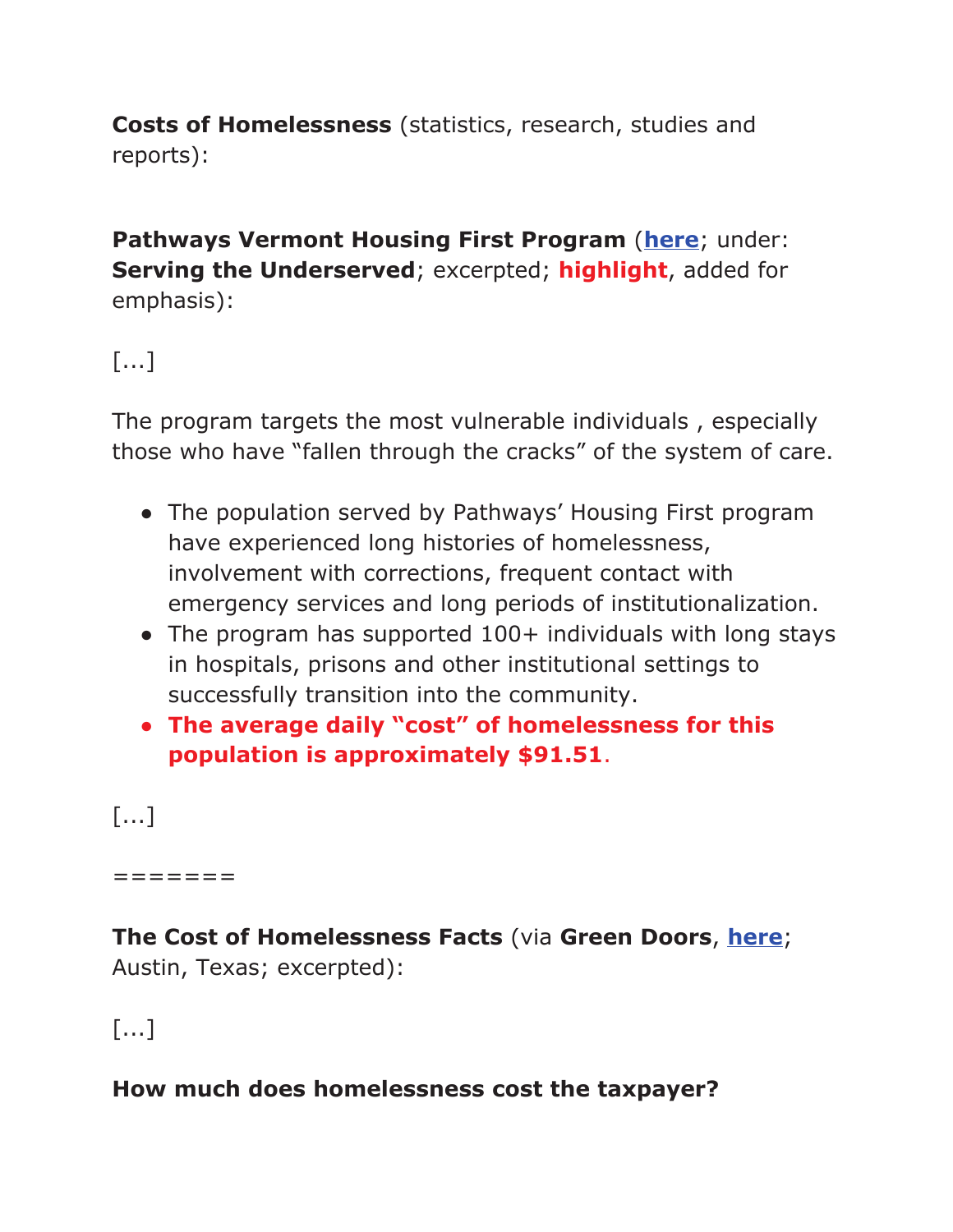- People struggling with homelessness are often frequent users of emergency departments. On average, they visit the emergency room five times per year. The highest users of emergency departments visit weekly. Each visit costs \$3,700; that's \$18,500 spent per year for the average person and \$44,400 spent per year for the highest users of emergency departments.
- People struggling with homelessness spend, on average, 3 nights per visit in the hospital which can cost over \$9,000.
- Not only does homelessness cause health problems, "homeless people have higher rates of chronic health problems than the general population. This takes the form of higher rates of illnesses such as high blood pressure, heart disease, diabetes, lung disease, and HIV disease" (Dr. Margot Kushel, Associate Professor of Medicine in Residence, UCSK/ SF General Hospital).
- 80% of emergency room visits made by people struggling with homelessness is for an illness that could have been treated with preventative care.

 $\left[\ldots\right]$ 

=======

\*Must-Read\* post:

## **The Health and Social Costs of Homelessness (via The Medical Care Blog)**

 $=$  = = = = = =

\*Must-Read\* Report: